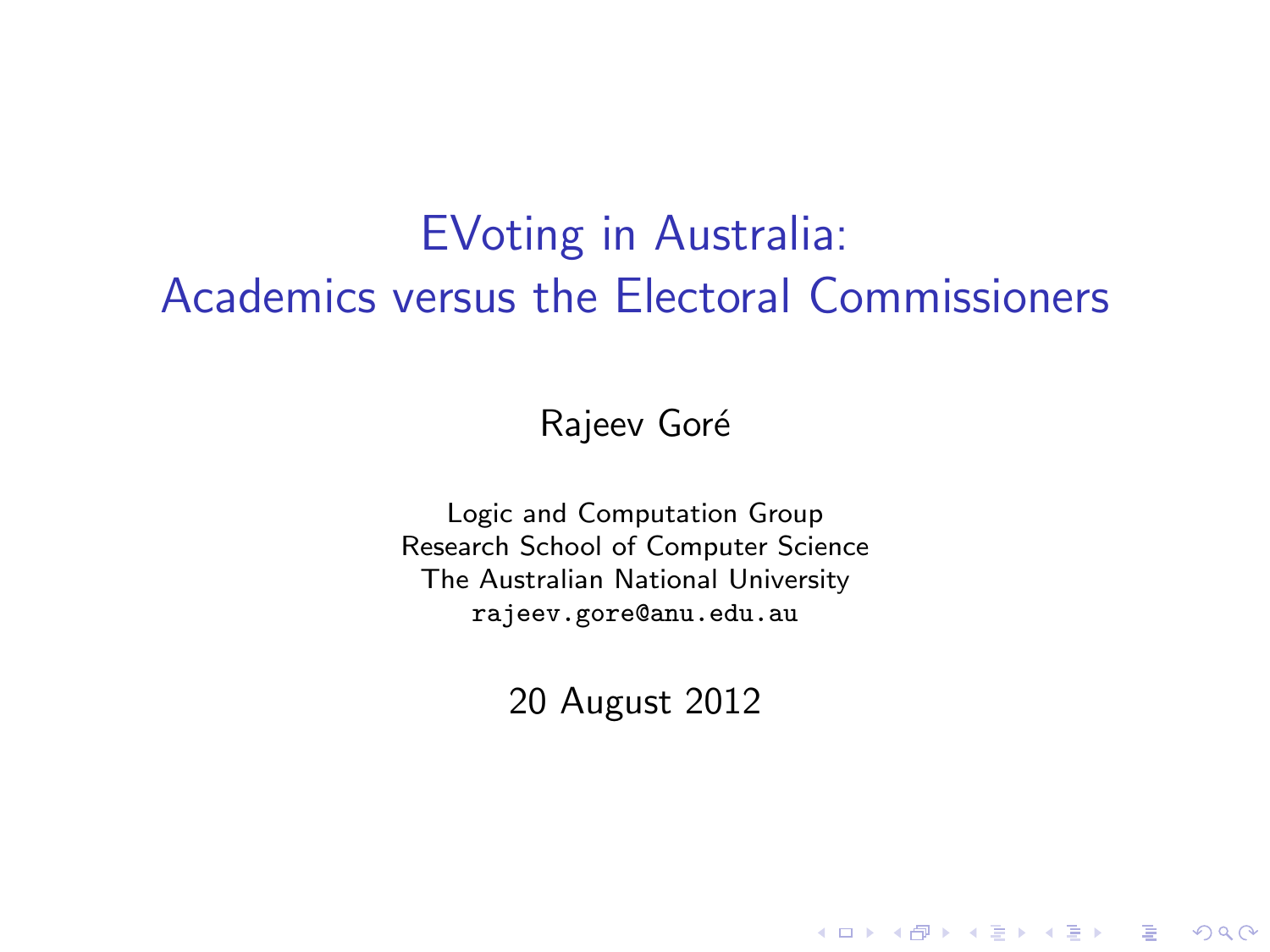#### [Australia, Australian Provinces, Governments and Populations](#page-2-0)

K ロ K K (P) K (E) K (E) X (E) X (P) K (P)

[Status of EVoting in Various Provinces](#page-2-0)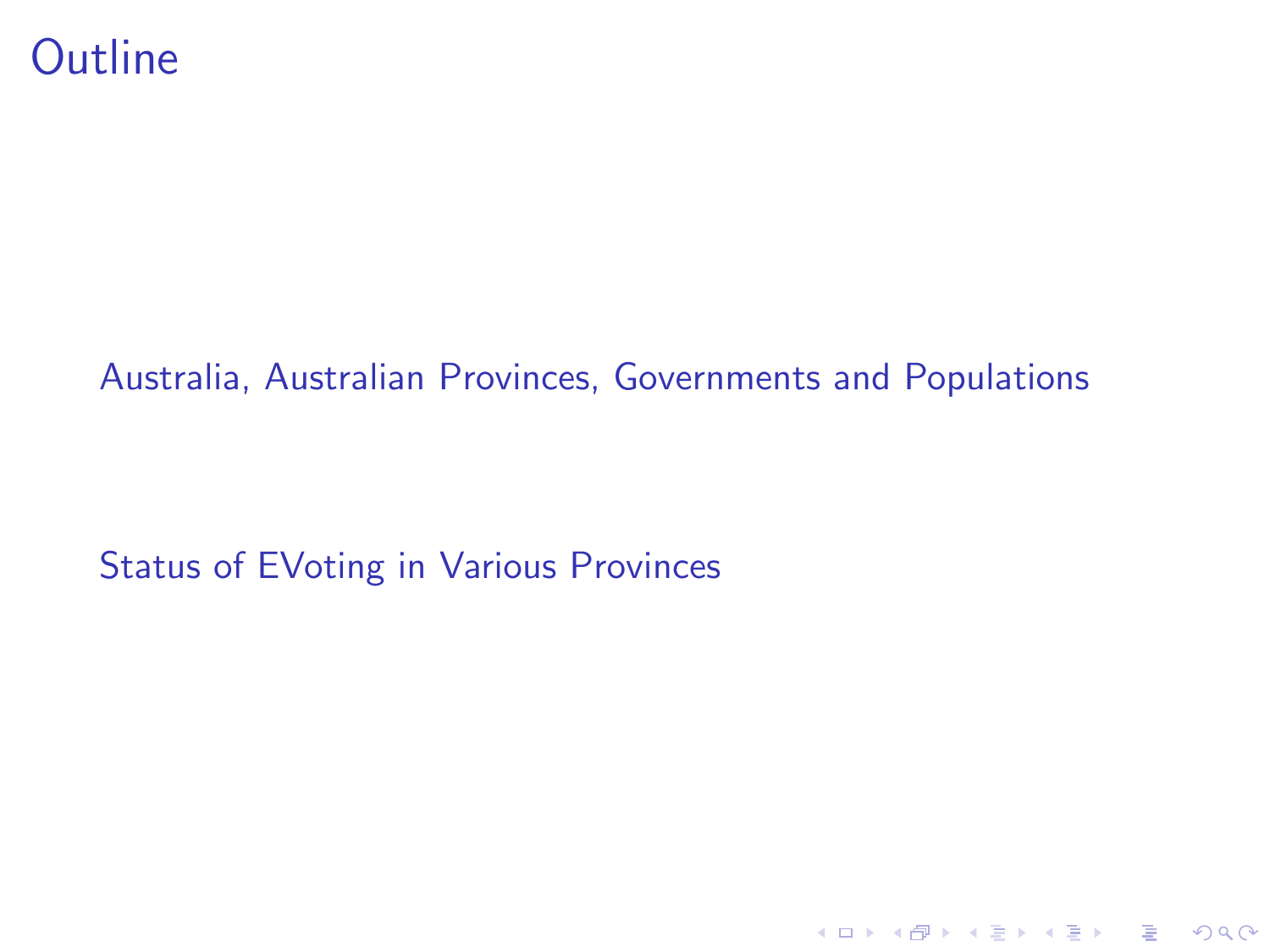#### Australia

maps of australia - Google Maps

https://maps.google.com.au/maps?oe=utf-8&client=firef...

Google Address

<span id="page-2-0"></span>

ミト (ミ) - ミーの女々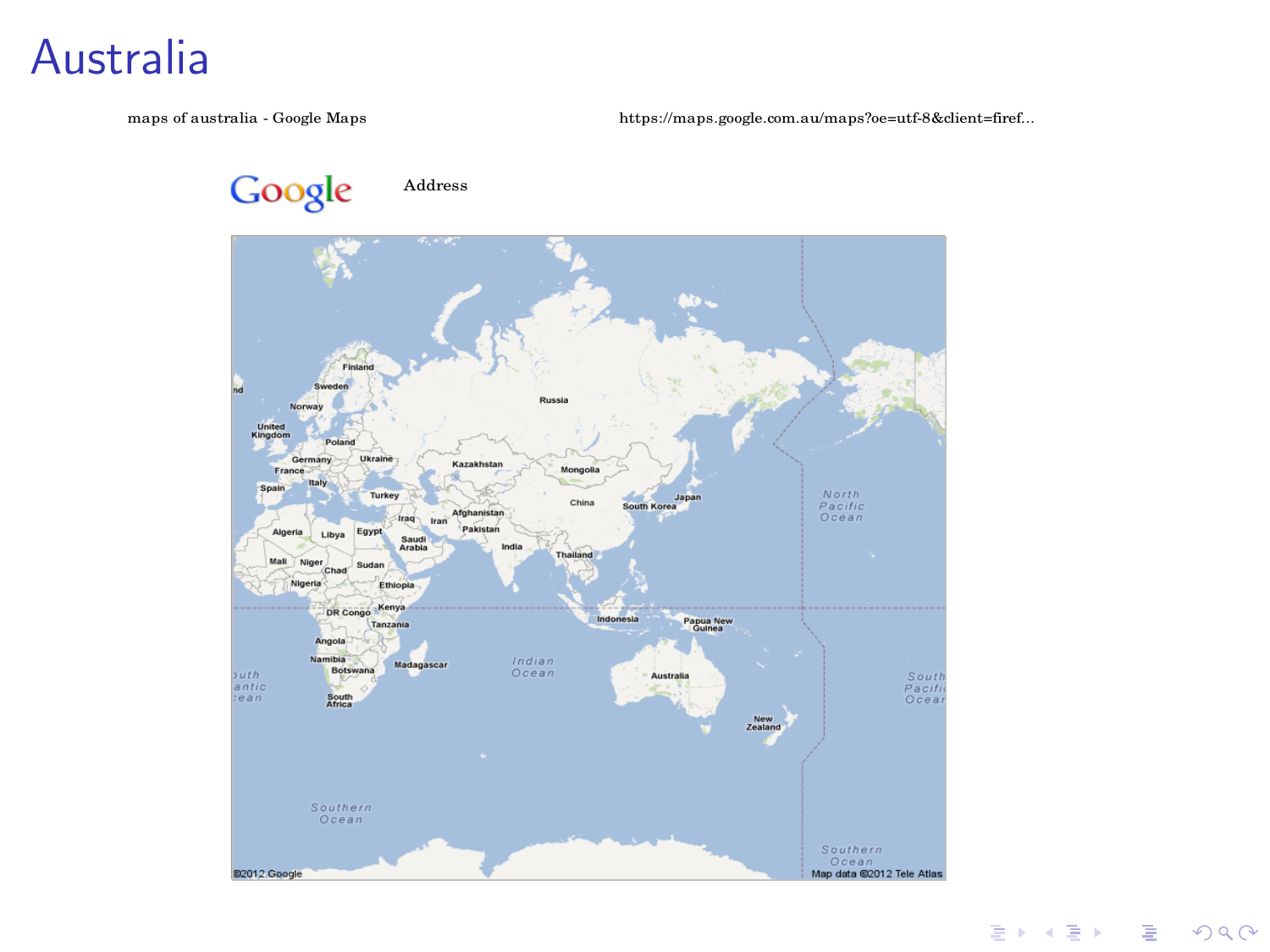## **Australian Governments**

maps of australia - Google Maps

https://maps.google.com.au/maps?oe=utf-8&client=firef...



들 ▶ ㅋ 듣 ▶ │ 듣 │ ⊙ ٩ ⊙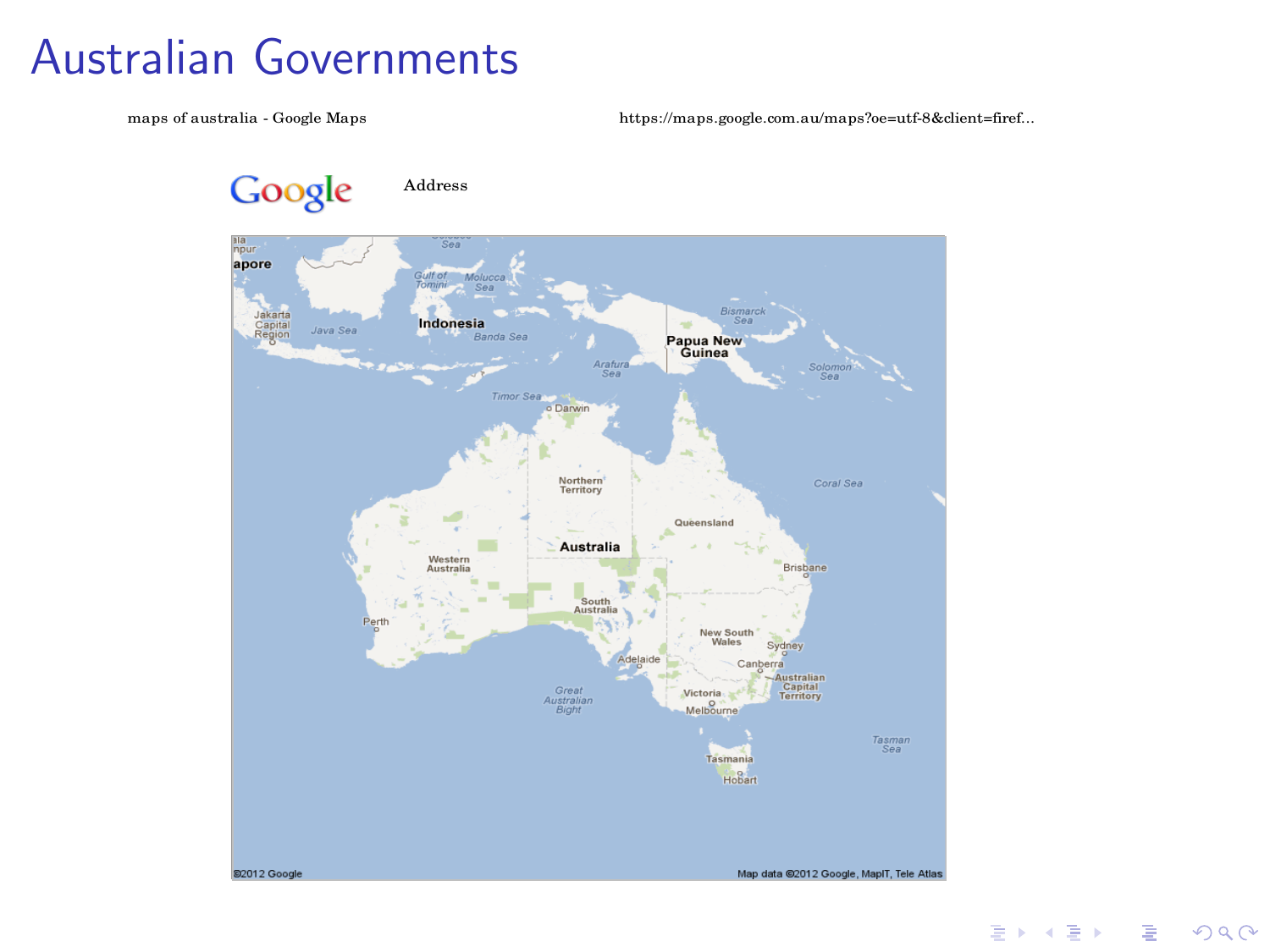Australian Electoral Commissions and Populations

**KORK ERKER ADE YOUR** 

Voting is compulsory!

Australia: 22.6 Million

New South Wales:  $\approx$  7.5 Million

Victoria:  $\approx$  5.5 Million

Queensland:  $\approx$  4.6 Million

Western Australia:  $\approx 2.3$  Million

South Australia:  $\approx 1.6$  Million

Tasmania: ≈ 500K

Australian Capital Territory:  $\approx 350$ K

Northern Territory: ≈ 230K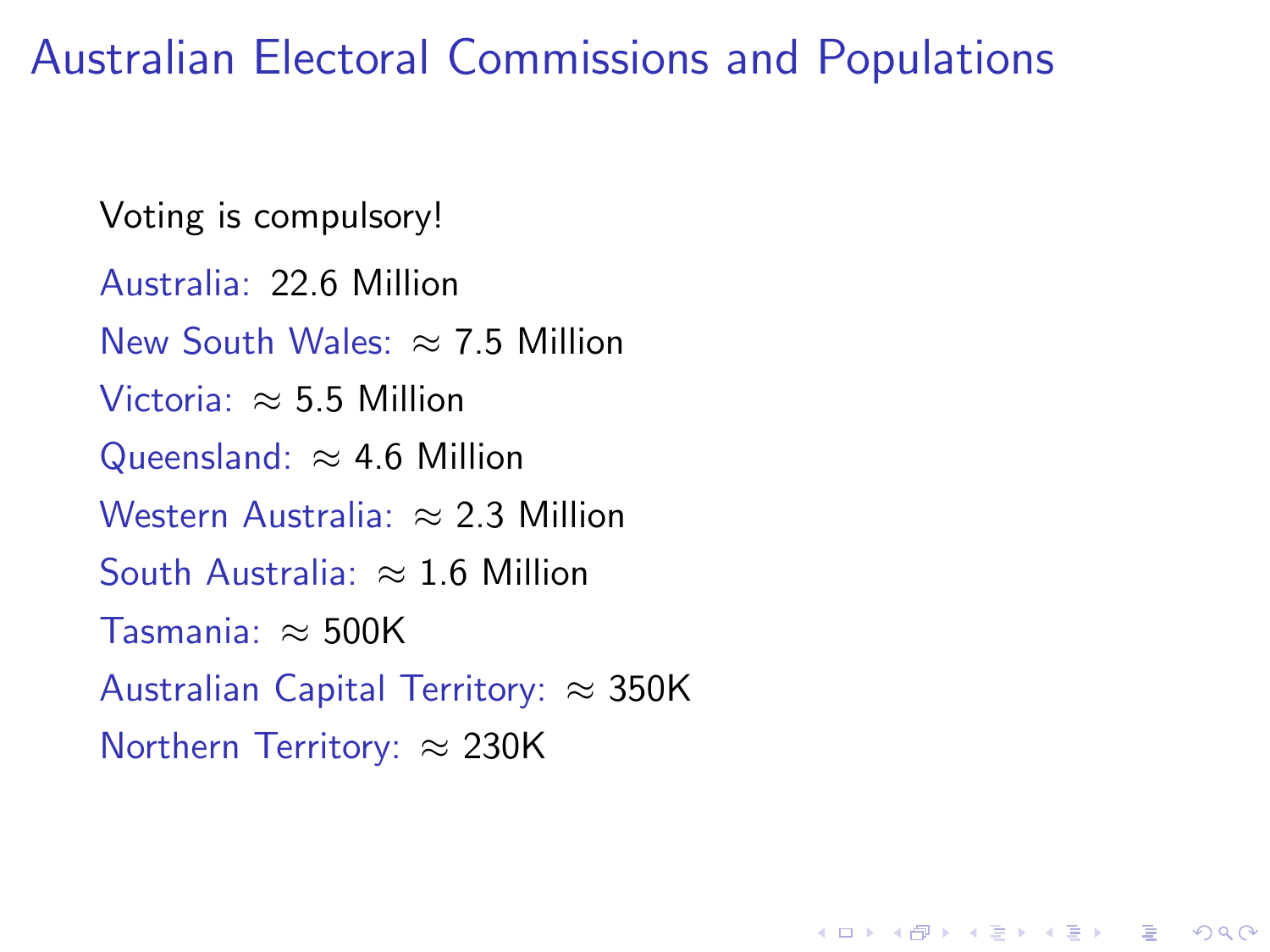EVoting in the Various States

Voting is compulsory!

| State      | Internet                              | Electronic   | Electronic    | Postal     |
|------------|---------------------------------------|--------------|---------------|------------|
|            | Voting                                | Vote Casting | Vote Counting | Voting     |
|            |                                       |              |               |            |
| ACT        | No                                    | 20%          | 100%          | Limited    |
| <b>NSW</b> | Limited                               | No           | No            | Increasing |
| <b>TAS</b> | No                                    | Limited      | No.           | Limited    |
| <b>WA</b>  | Planned                               | Limited      | No            | Limited    |
| <b>VIC</b> | No                                    | No           | No            | Planned    |
| QLD        | No                                    | No           | No            | Increasing |
| <b>SA</b>  |                                       |              |               |            |
| <b>NT</b>  | Many voters cannot even read English! |              |               |            |

K ロ ▶ K @ ▶ K 할 X X 할 X | 할 X 1 9 Q Q ^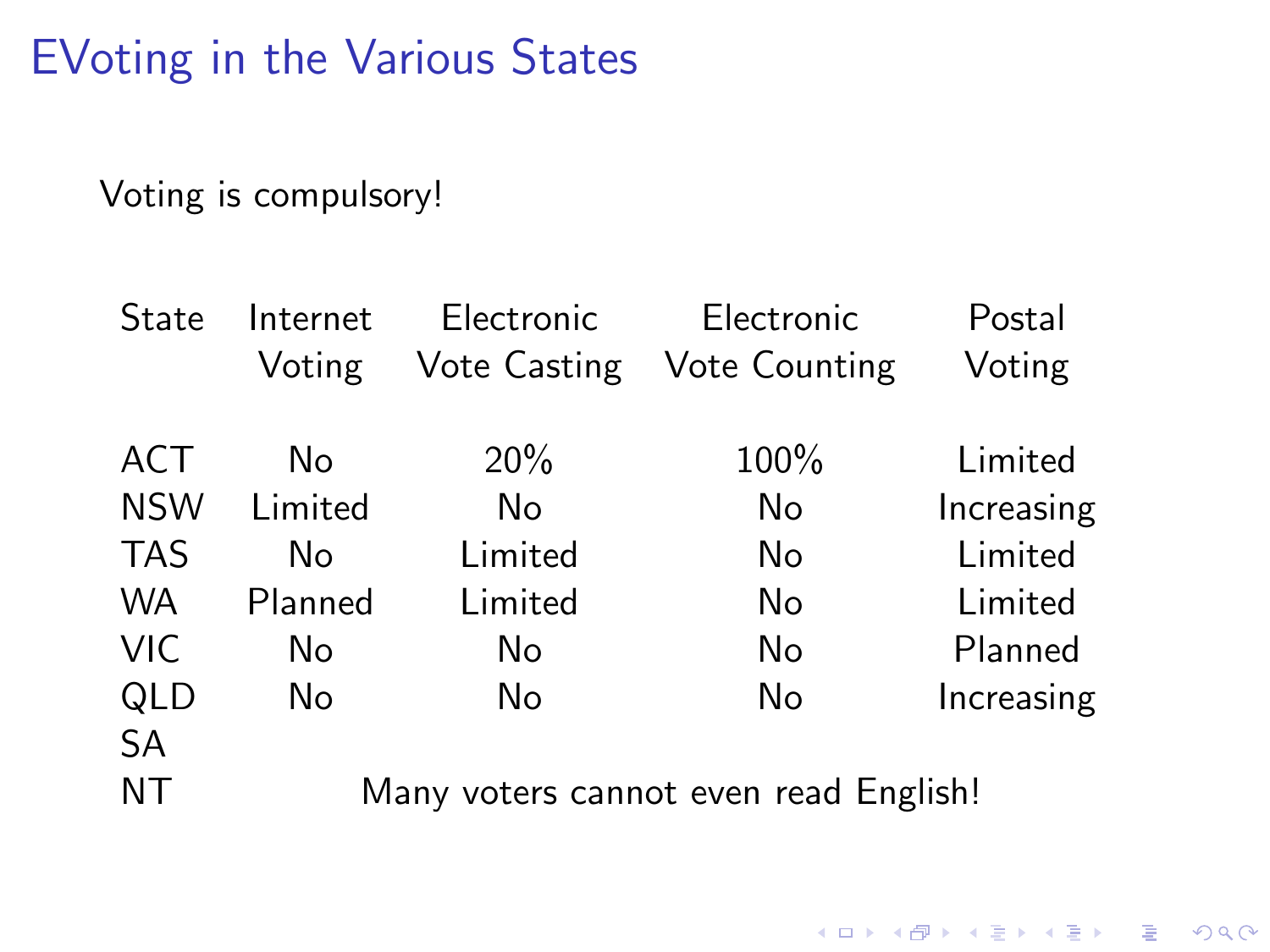## EVoting in the Australian Capital Territory

Booth-based: but anyone can use them

Mark-off: enter polling booth and identify yourself

Anonymous bar-code: given when name crossed off electronic roll

Swipe: bar-code into reader to start vote construction

Vote: constructed using computer and touch screen

Swipe: bar-code to cast vote

Print-out: no

Blind: assisted by recordings in various languages

Counting: paper ballots scanned using OCR, counted by computer

4 D > 4 P + 4 B + 4 B + B + 9 Q O

STV: counting uses Hare-Clarke STV method

Open source: the vote counting code is open-source

Bugs: we have found three that could affect results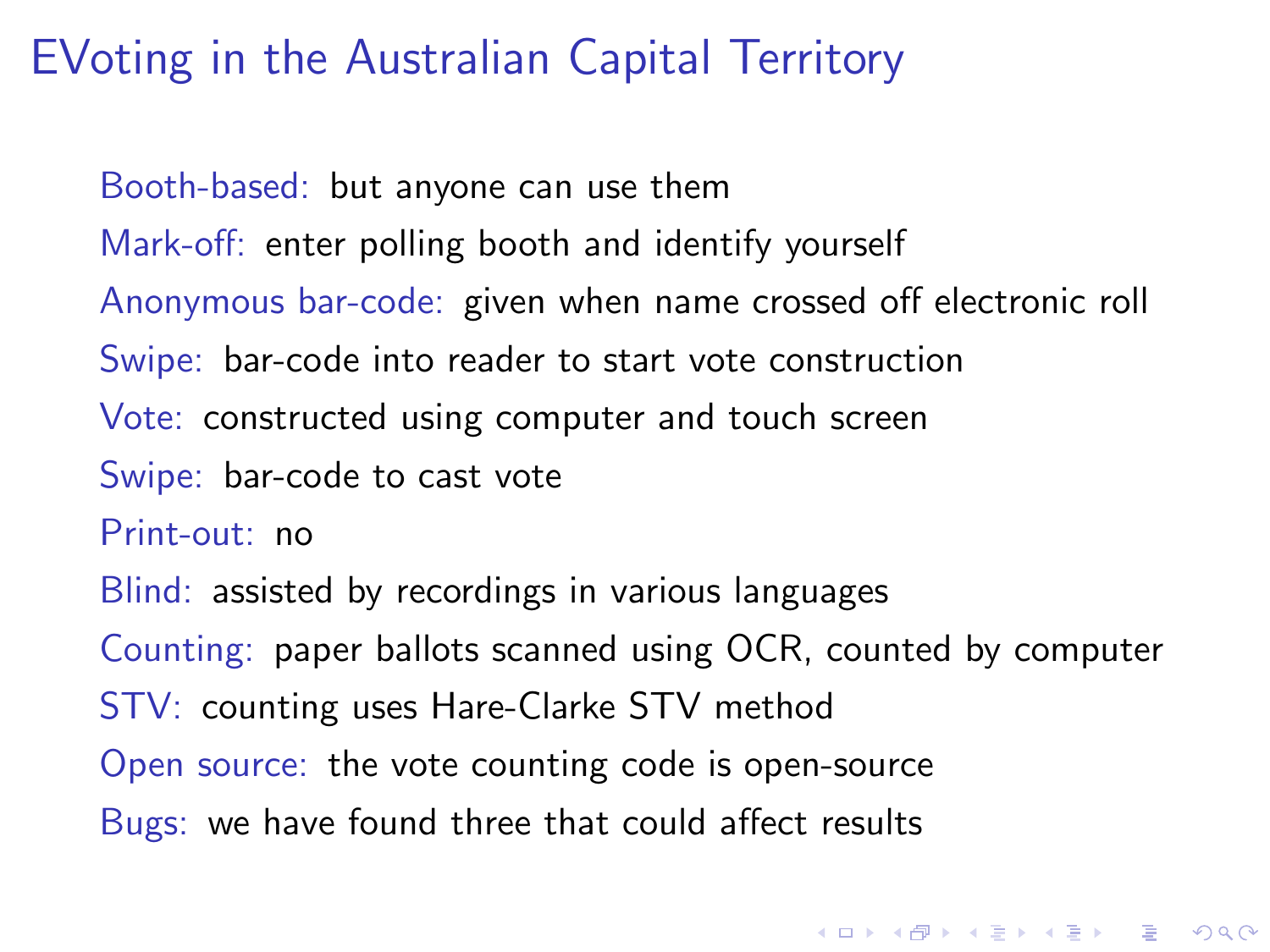## Proto-type for EVoting in Victoria

Based on: Prête à Voter <http://www.pretavoter.com/> Booth-based: but anyone can use them Mark-off: enter polling booth and identify yourself Two-part ballot: constructed using computer and touch screen First-half: has random order of candidates Second-half: has boxes containing preference and unique id bar-code and encoding of the preferences as chosen by voter Voter: prints vote, checks it, and destroys first-half Printed: second half is cast by scanning Print-out: taken home by voter but it cannot prove preferences Blind: assisted by recordings in various languages Counting: scanned ballots counted using bar-codes Bar-codes: published on web site Verification: by user using the second half of vote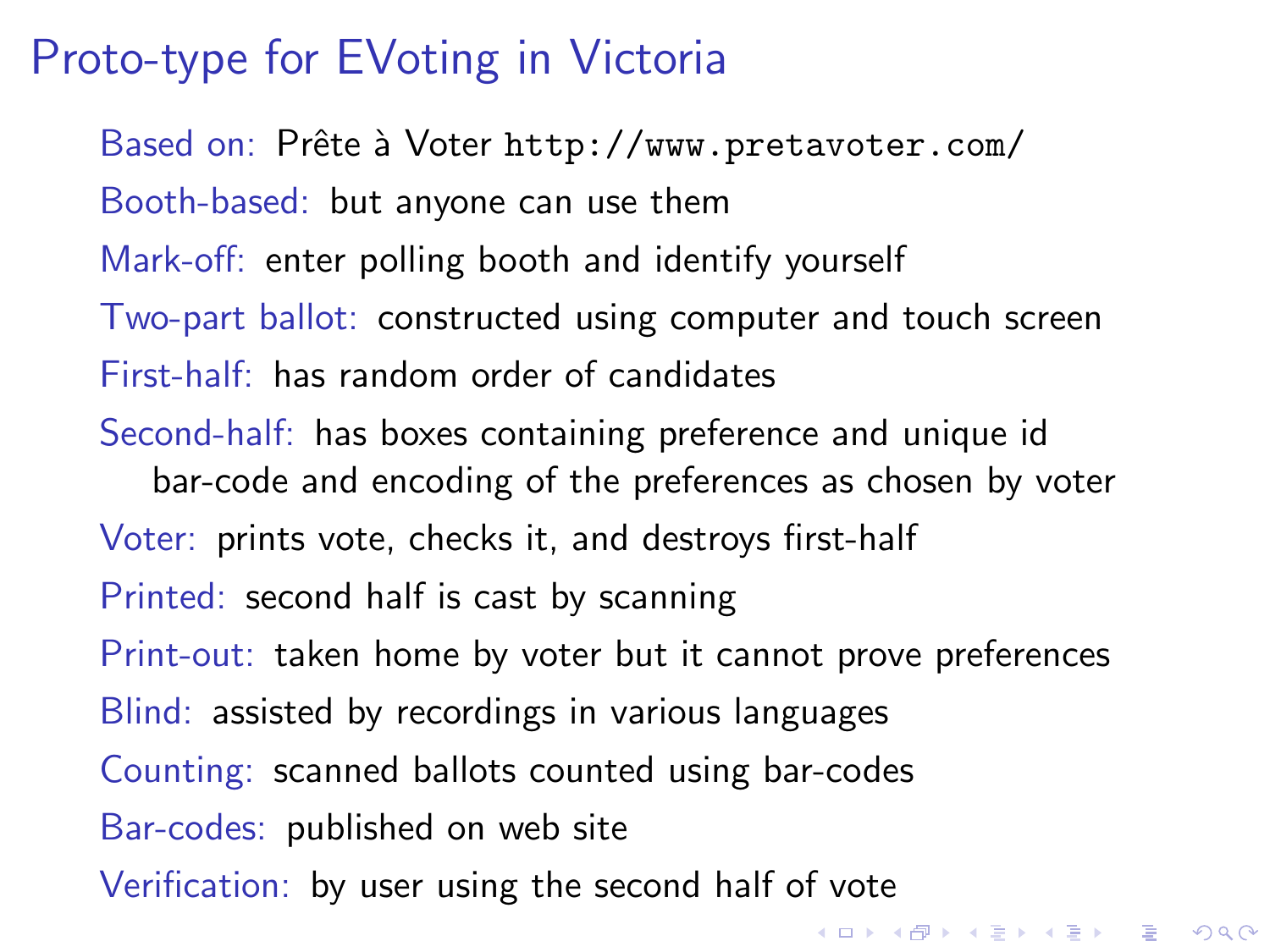## Internet Voting in New South Wales

Web-based: restricted to vision-impaired and away-voters Registration: by phone or internet

 $\triangleright$  voter provides a PIN of own choice

 $\triangleright$  system sends a unique ivote number via SMS or email Voting: via internet or phone using PIN and ivote number Receipt: sent via SMS or email once vote is accepted Counting: votes separated from voter id, printed, hand counted Problems encountered: lost PINS, lost ivote numbers, ...

Criticised: heavily by academics as being deeply flawed but they intend to continue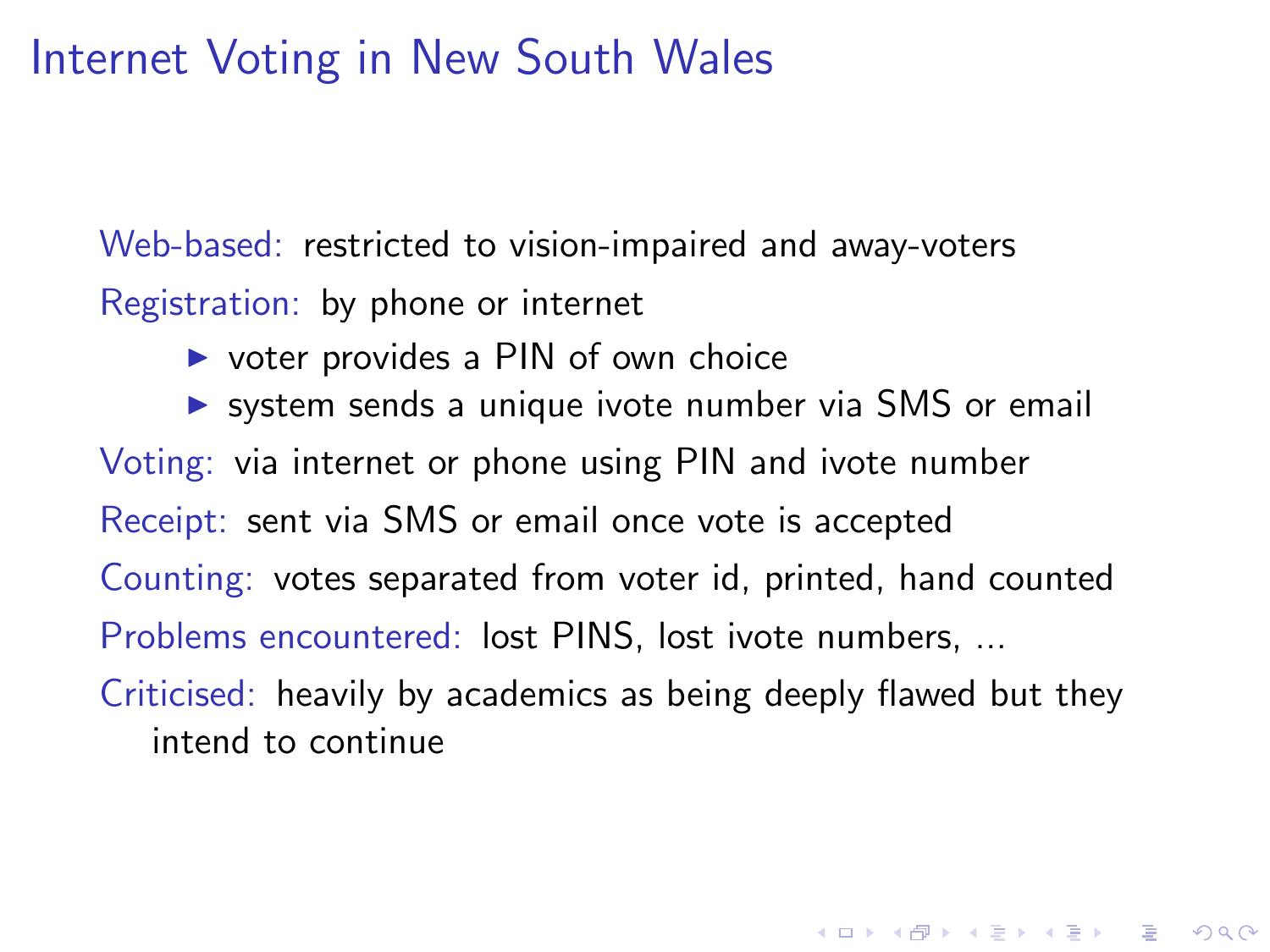## Priorities of Electoral Commissioners

- Vision impaired and Overseas Military Personnel: "how to allow them to vote privately ... electronic voting (from home) of course"
- Physical security of ballots: "each ballot is watched carefully as it is opened and counted so no one can tamper with it"
- Accuracy over hand counting: "all our tests showed that our electronic counting program was more accurate than hand counting"
- Computer security: "our system is not internet based so it must be safe"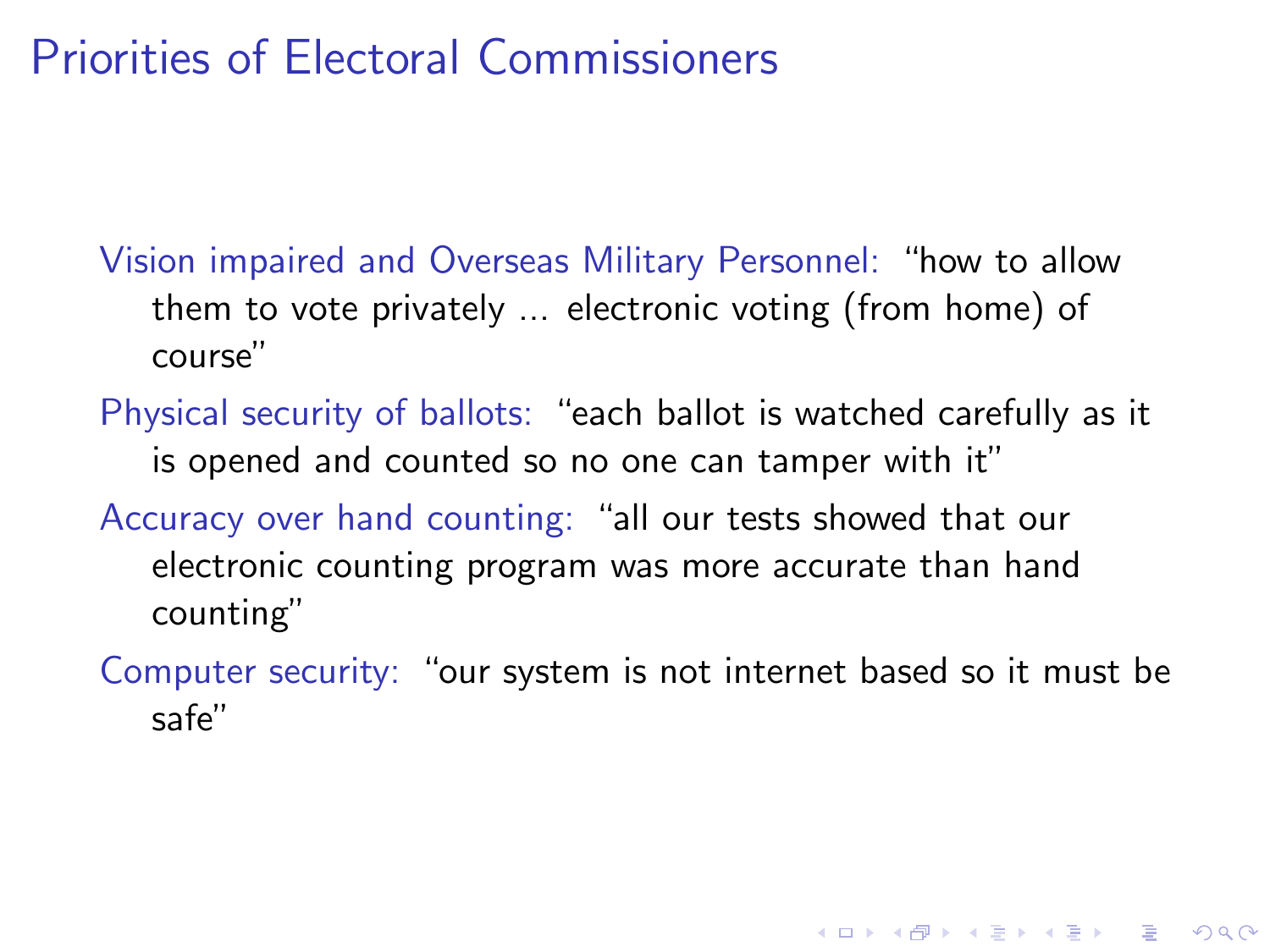## Naivette of Electoral Commissioners

- $\blacktriangleright$  How can you guarantee that the vote I created on the computer is the one that is counted? "Because that is what our code does"
- $\triangleright$  But how do you know this? "Because that is what our software provider said and the code was audited by an independent quality assurance company"
- $\triangleright$  But it might have bugs in it. "No we tested it extensively and it worked in all our tests"
- $\triangleright$  But the ANU people found three serious bugs in your code. "Yes, but our testing had already found one of the bugs and we fixed the rest"
- $\triangleright$  Did the hackers that you hired find any serious flaws in the system? "I am not at liberty to say"